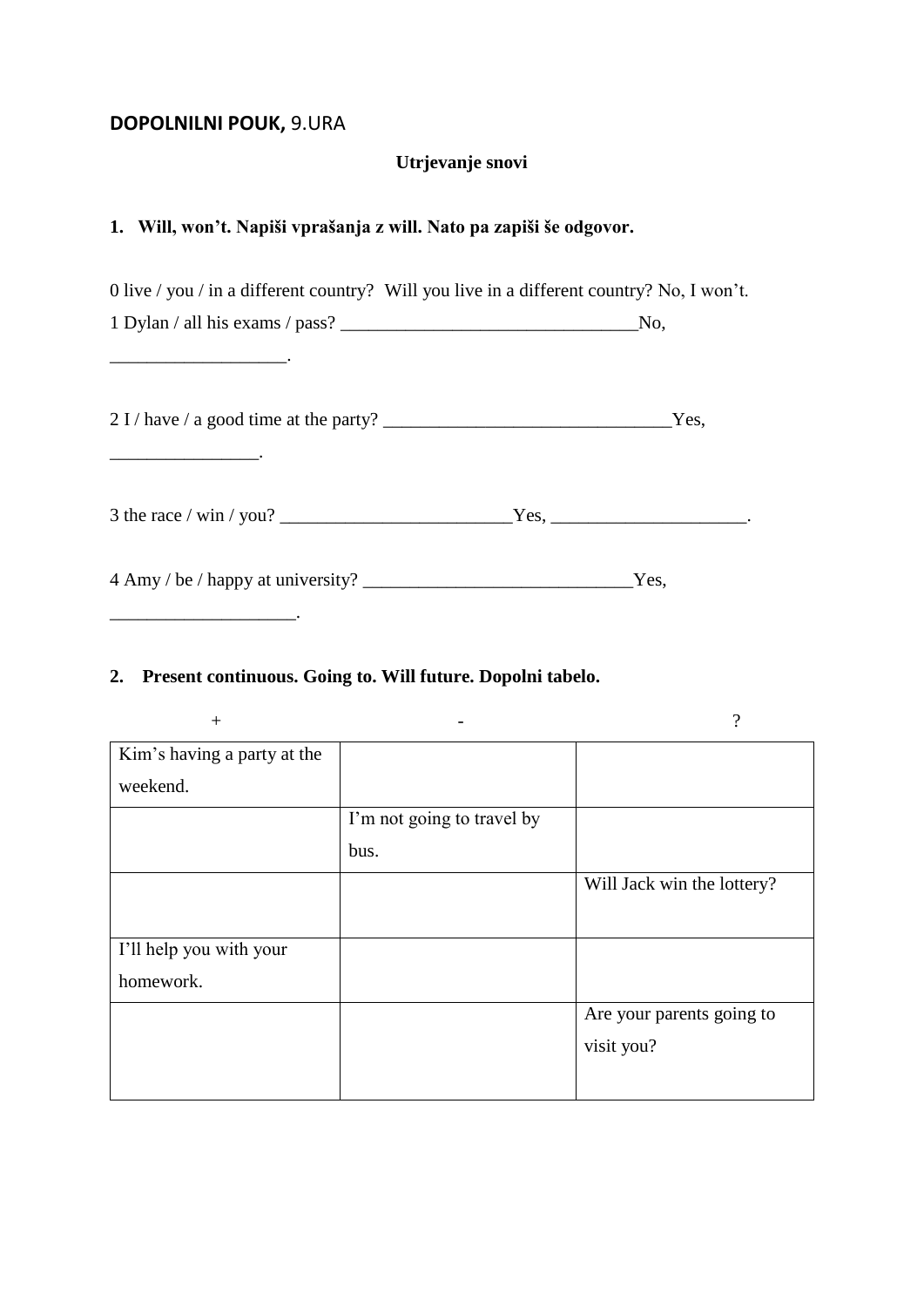#### **3. Dopolni stavke z glaloli v okvirju. Dva glagola sta odveč.**

Uporabi will ali won't.

 $\Gamma$ 

| kill                                                                                 | W <sub>1</sub> n | play | help | have                 | bring                                                    |
|--------------------------------------------------------------------------------------|------------------|------|------|----------------------|----------------------------------------------------------|
| I'm sure they $\frac{1}{\sqrt{1-\frac{1}{2}}}\left\lfloor \frac{1}{2} \right\rfloor$ |                  |      |      | some food with them. |                                                          |
| Don't smoke! It                                                                      |                  |      |      | you.                 |                                                          |
| Do you think our team                                                                |                  |      |      | the match?           |                                                          |
|                                                                                      | you              |      |      |                      | me, please? Do I really have to do everything on my own? |

 $\overline{\phantom{a}}$ 

#### **4. Going to. Tvori trdilne, nikalne in vprašalne povedi.**

| Diana | with her grandparents. (live)  |
|-------|--------------------------------|
| We    | with the police. (talk)        |
|       | for Tim and Karen? (we / wait) |
| He    | any photos. (not take)         |
| How   | home? (they / get)             |

### **5. Dopolni povedi z ustrezno obliko glagola v oklepaju**.

| I don't think it                     | tonight. (rain-will future)                           |
|--------------------------------------|-------------------------------------------------------|
|                                      | on a party at the weekend. (go-going to)              |
| Dad is working late this evening. He | home until 9.30. (be- will                            |
| future)                              |                                                       |
| Adam                                 | a guitar lesson on Monday. (have- present continuous) |
| They                                 | across Asia. (travel-going to)                        |

### **6. Dopolni povedi z a / an, some, any.**

There's \_\_\_\_\_\_\_\_\_\_\_\_\_\_\_\_\_\_\_ bottle of ketchup in the cupboard.

I haven't got \_\_\_\_\_\_\_\_\_\_\_\_\_\_\_\_ credit card.

Bring \_\_\_\_\_\_\_\_\_\_\_\_\_\_\_ sausages to the barbecue.